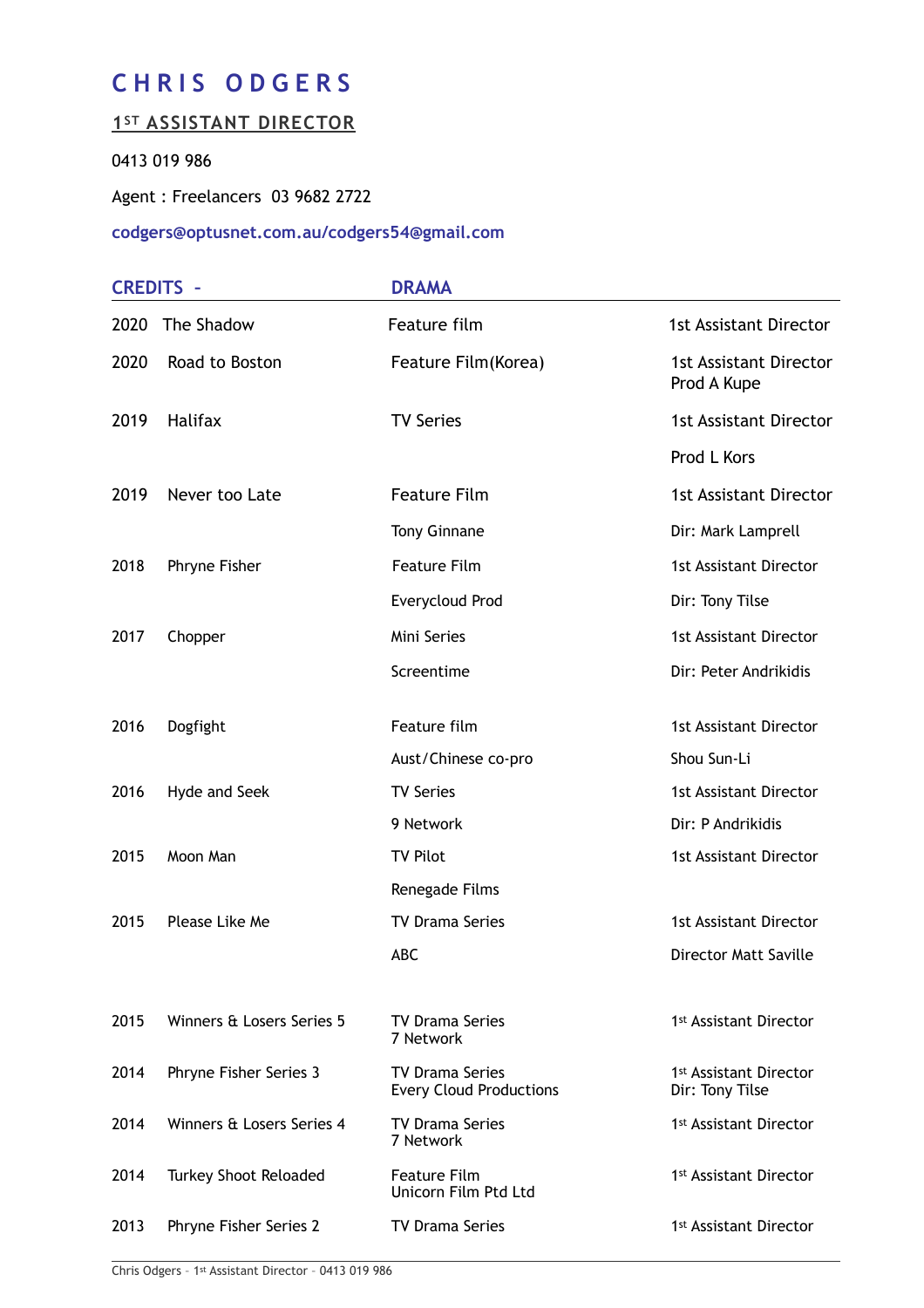Every Cloud Productions

| 2012 | Underbelly Squizzy         | <b>TV Drama Series</b><br>Screentime                     | 1 <sup>st</sup> Assistant Director                         |
|------|----------------------------|----------------------------------------------------------|------------------------------------------------------------|
| 2011 | Dr Blake Mysteries         | <b>TV Drama Series</b><br>December Media                 | 1 <sup>st</sup> Assistant Director                         |
| 2011 | Dangerous Remedies         | Tele Movie<br><b>Summer Offensive Productions</b>        | 1 <sup>st</sup> Assistant Director<br>Dir: K Cameron       |
| 2011 | Phryne Fisher Series 1     | <b>TV Drama Series</b><br><b>Every Cloud Productions</b> | 1 <sup>st</sup> Assistant Director                         |
| 2010 | The Slap                   | <b>TV Drama Series</b><br><b>Matchbox Pictures</b>       | 1 <sup>st</sup> Assistant Director                         |
| 2010 | <b>Bed Of Roses</b>        | <b>TV Drama Series</b><br>Ruby Entertainment             | 1 <sup>st</sup> Assistant Director                         |
| 2008 | Tangle                     | <b>TV Drama Series</b><br>Southern Star Media            | 1 <sup>st</sup> Assistant Director                         |
| 2008 | <b>Rush Series 1</b>       | <b>TV Drama Series</b><br>Southern Star Media            | 1 <sup>st</sup> Assistant Director                         |
|      | 2007/8 My Year Without Sex | <b>Feature Film</b><br>Hibiscus Films                    | 1 <sup>st</sup> Assistant Director<br>Director: Sarah Watt |

| <b>CREDITS -</b> |                          | <b>DRAMA  cont.</b>                                                  |                                                              |  |
|------------------|--------------------------|----------------------------------------------------------------------|--------------------------------------------------------------|--|
| 2007             | Underbelly               | <b>TV Series</b><br>Screentime                                       | 1 <sup>st</sup> Assistant Director                           |  |
|                  | 2006/7 The King          | Telemovie<br><b>Fremantle Media</b>                                  | 1 <sup>st</sup> Assistant Director<br>Director: Matt Saville |  |
| 2006             | <b>Tripping Over</b>     | Mini Series<br><b>Cornerstore Films</b>                              | 1 <sup>st</sup> Assistant Director                           |  |
| 2005             | The Secret               | Doco Drama<br>Primetime TV                                           | 1 <sup>st</sup> Assistant Director                           |  |
| 2004             | <b>McLeods Daughters</b> | <b>TV Drama Series</b><br><b>Millennium Productions</b>              | 1 <sup>st</sup> Assistant Director                           |  |
| 2004             | Skithouse                | <b>TV Series</b><br><b>Rove Productions</b>                          | 1 <sup>st</sup> Assistant Director                           |  |
| 2004             | Look both ways           | Feature                                                              | 1st Assistant Director                                       |  |
| 2003             | <b>Blue Heelers</b>      | <b>Iken Productions</b><br><b>TV Drama Series</b><br>Southern Star/7 | Director: Sarah Watt<br>1st Assistant Director               |  |
| 2003             | <b>MDA</b>               | <b>TV Drama Series</b><br>ABC/Showtime                               | 1st Assistant Director                                       |  |
| 2002             | <b>Blue Heelers</b>      | <b>TV Drama Series</b><br>Southern Star/7                            | 1 <sup>st</sup> Assistant Director                           |  |
| 2002             | The Secret Life Of Us    | <b>TV Drama Series</b><br>Southern Star Productions                  | 1st Assistant Director                                       |  |